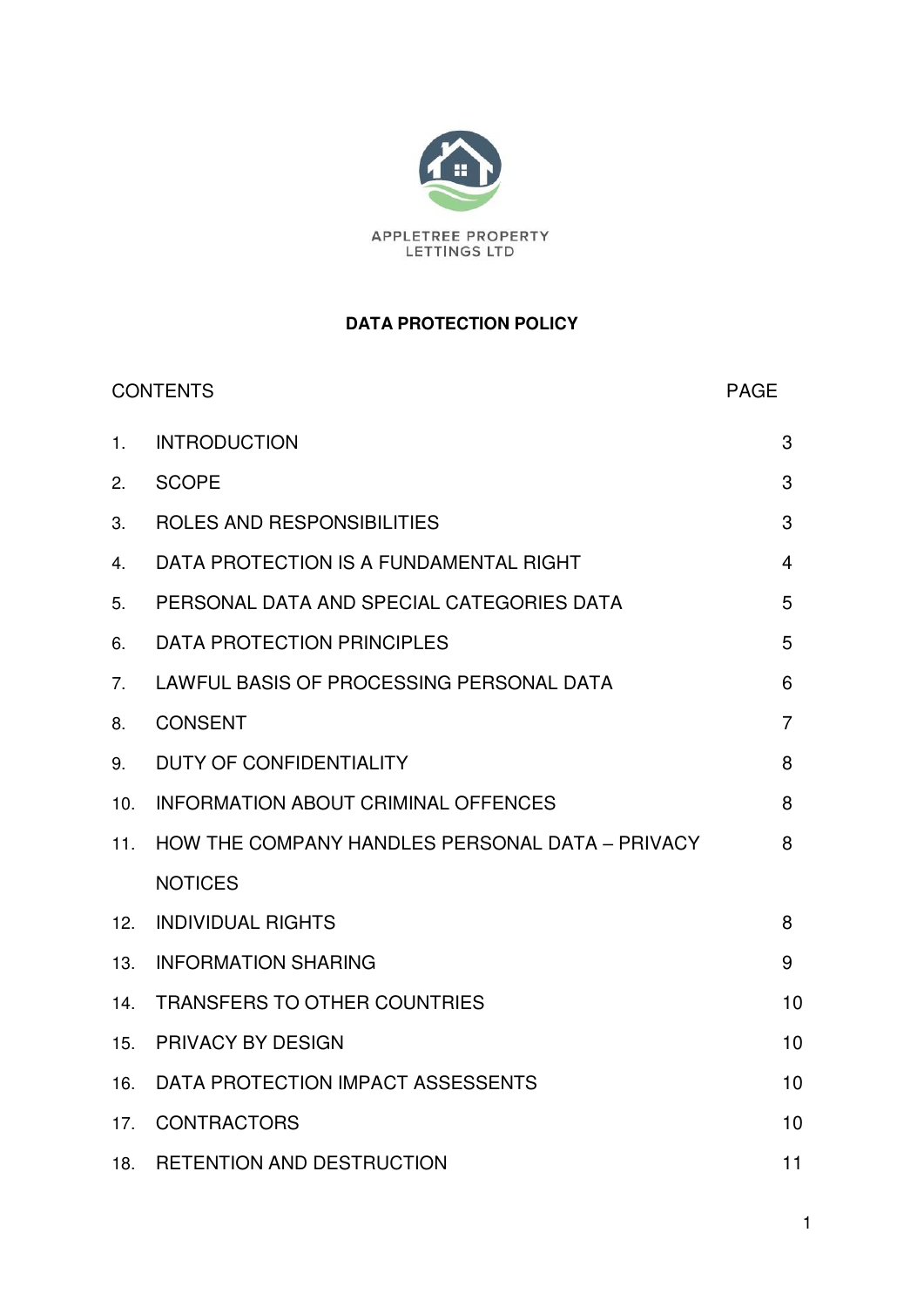|     | 19. INFORMATION SECURITY            | 12 |
|-----|-------------------------------------|----|
| 20. | <b>BREACHES</b>                     | 12 |
| 21. | <b>TRAINING</b>                     | 13 |
|     | 22. FURTHER INFORMATION             | 13 |
| 23. | <b>REVIEW</b>                       | 13 |
|     | APPENDIX A – DATA SHARING AGREEMENT | 14 |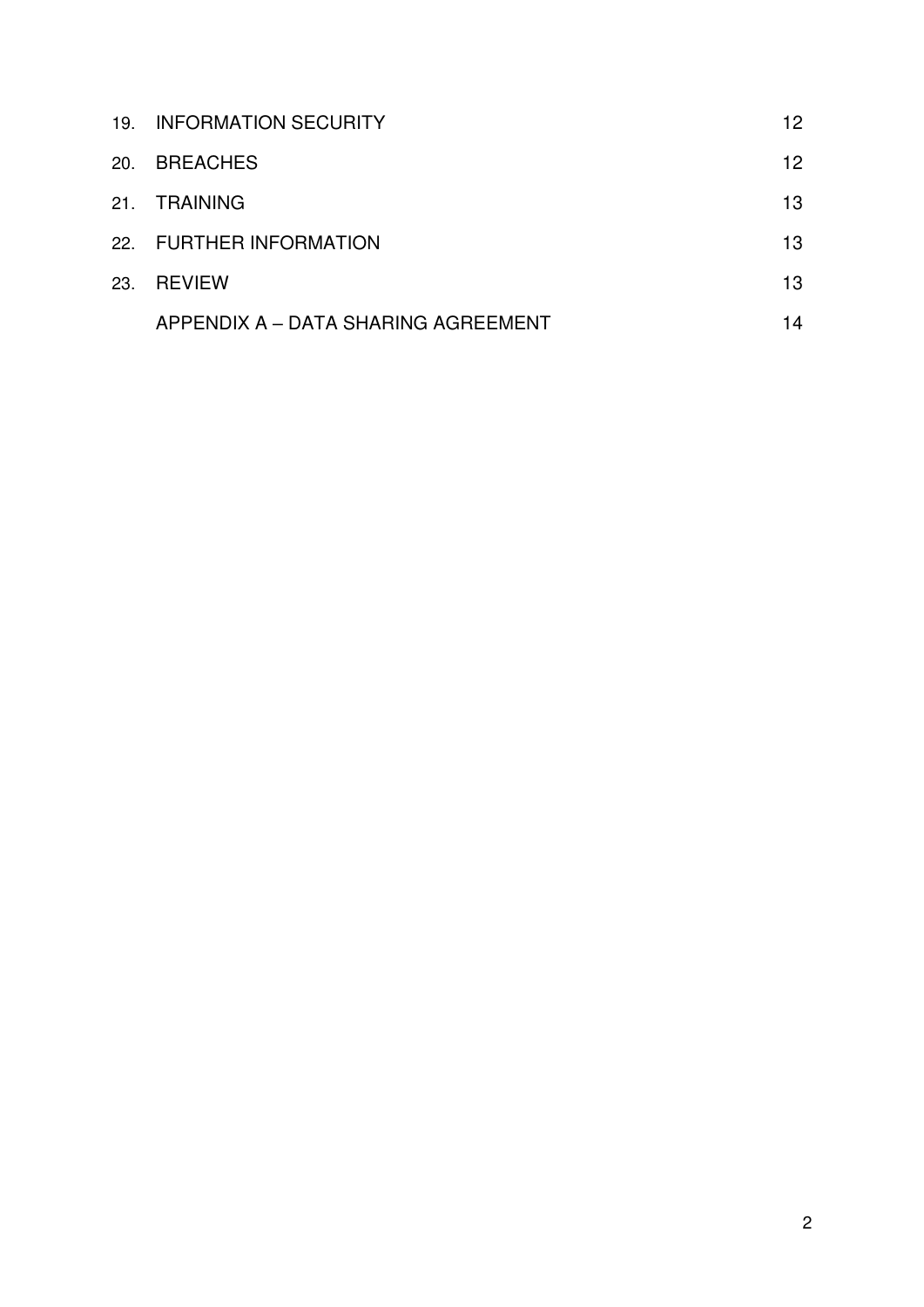## **1. INTRODUCTION**

- 1.1. Appletree Property Lettings Ltd (reg no.11806521) is a subsidiary of Appletree Property Holdings Ltd (reg no.11803942), a company controlled by New Forest District Council.
- 1.2. The purpose of this policy is to set out how Appletree Property Lettings Ltd will comply with its obligations as a Data Controller in accordance with the General Data Protection Regulation (GDPR), the Data Protection Act 2018 (DPA) and other applicable legislation and guidance ('the data protection legislation').
- 1.3 The policy forms part of the appropriate measures which Appletree Property Lettings Ltd has adopted in order to ensure that the rights and freedoms of natural persons with regard to the protection of their personal data. This document informs persons working for Appletree Property Lettings of their roles in respect of personal data, customers of their rights and suppliers of their responsibilities.

## **2. SCOPE**

- 2.1. This policy applies to persons working for Appletree Property Lettings Ltd, the board of directors and third-party contractors. It covers all personal data the company processes.
- 2.2. Personal data is defined as 'any information relating to an identified or identifiable natural person ('data subject'); an identifiable natural person is one who can be identified, directly or indirectly, in particular by reference to an identifier such as a name, an identification number, location data, an online identifier or to one or more factors specific to the physical, physiological, genetic, mental, economic, cultural or social identity of that natural person.'
- 2.3. The processing of personal data covers everything Appletree Property Lettings Ltd does with any personal data, about a living individual, and can include collecting, recording, organising, storing, sharing, copying, using and destruction.
- 2.4. This policy applies to personal data in hard copy or electronic format and covers the company databases, computer network and archive of paper records. It covers photographs, voice recordings, mobile devices such as laptops, mobile phones, memory sticks and computerised hand-held devices.

## **3. ROLES AND RESPONSIBILITIES**

- 3.1. Appletree Property Lettings Ltd is a data controller which means that it determines the purposes and means of processing personal data. Accordingly, the company is accountable for its handling of personal data. Appletree Property Lettings Ltd is registered as a data controller with the United Kingdom's supervisory body, the Information Commissioner's Office ('ICO').
- 3.2. There will also be instances where the company is a data processor, because it processes personal data on behalf of another data controller.
- 3.3. Any person working on the property management function of Appletree Property Lettings Ltd will be responsible for ensuring compliance with this policy and the data protection legislation. This will include:
	- a) Reading and being familiar with this policy.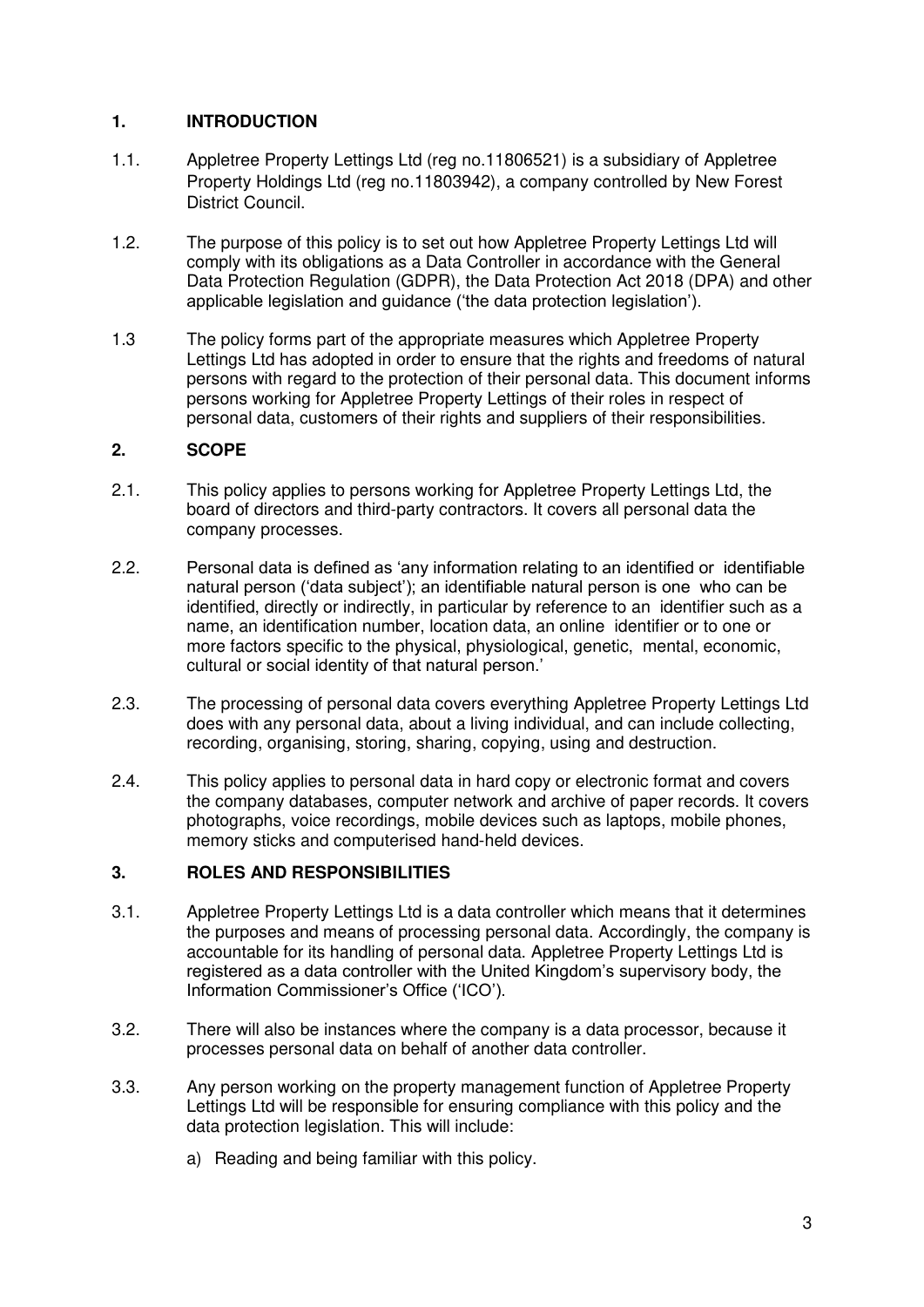- b) Ensuring that all appropriate documents are prepared in accordance with the data protection legislation including privacy notices, consent forms, data protection impact assessments, information asset registers, retention and destruction schedules and information sharing and processing agreements;
- c) Ensuring data security breaches are reported to the Data Protection Officer without delay and that any learning identified from breaches is implemented;
- d) Identifying contracts which relate to the processing of personal data;
- e) Identifying training needs and undertaking appropriate training in accordance with this policy.
- 3.4. Data Protection Officer

Appletree Property Lettings Ltd is a public authority for the purposes of the GDPR and therefore it is required to appoint a DPO. The DPO for Appletree Property Lettings is the New Forest District Council's Legal Services Manager and their duties include:

- a) informing and advising about obligations to comply with the data protection legislation;
- b) monitoring compliance with the data protection legislation, including managing internal data protection activities; raising awareness of data protection issues, training and conducting internal audits;
- c) reviewing the company data protection impact assessment;
- d) cooperating with the ICO; and
- e) being the first point of contact for the ICO and for individuals whose data is processed (customers etc)

#### 3.5. The Board of Directors

The board of directors must comply with the data protection legislation and this policy in the exercise of their duties as board members.

#### **4. DATA PROTECTION IS A FUNDIMENTAL RIGHT**

- 4.1. The protection of a person's data is a fundamental right. Under the Human Rights Act 1998, everyone has the right to respect for their private and family life, their home and their correspondence. This includes respect for your private confidential information, particularly when storing and sharing data.
- 4.2. This right can be limited in certain circumstances, but any limitation must balance the competing interests of an individual and of the community as a whole.
- 4.3. In particular any limitation must be covered by law and be necessary and proportionate for one or more of the following aims:
	- public safety or the country's economic wellbeing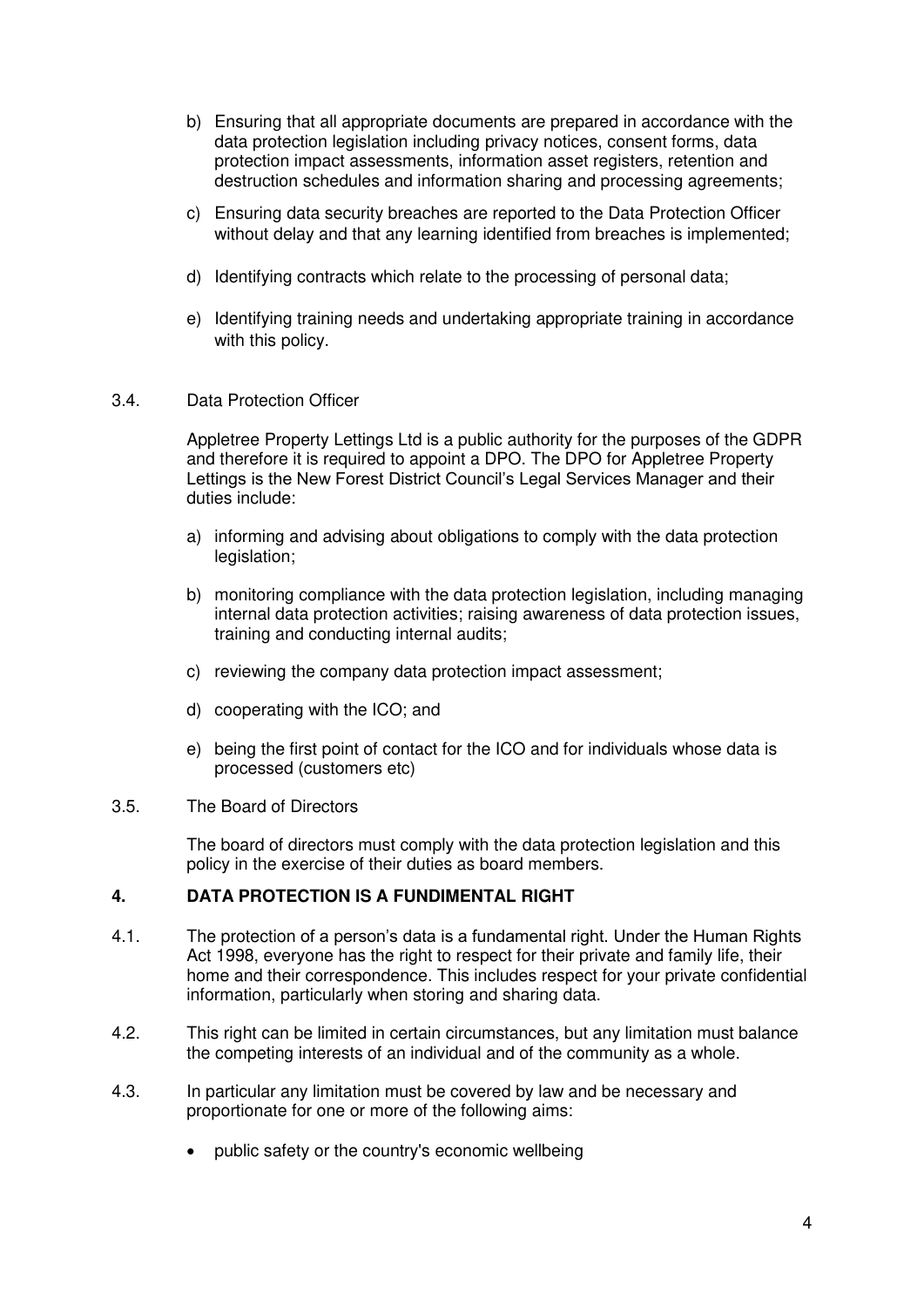- prevention of disorder or crime
- protecting health or morals
- protecting other people's rights and freedoms
- national security

## **5. PERSONAL DATA AND SPECIAL CATEGORIES DATA**

5.1. The definition of personal data is contained in paragraph 2.2 of this policy. Personal data includes any information relating to an identifiable living person.

Examples of personal data include:

- Name, address, telephone number, personal email address;
- Financial information (eg, bank details, or information about a person's financial situation);
- A national insurance number/ account reference number;
- Vehicle registration number:
- CCTV images (where a person/ people can be identified from them);
- A photograph (where a person/ people can be identified it);
- A letter from or about an individual: IP address.
- 5.2. Personal data can also include an expression of an opinion about the data subject and an indication of an intention regarding a data subject.
- 5.3. Special categories of personal data are identified separately in the data protection legislation because additional conditions need to be applied before they can be used. This is data regarding an individual's racial or ethnic origin, political opinions, religious or philosophical beliefs, trade union membership, genetic data (e.g. DNA) and biometric data (e.g. fingerprints, eye scans etc.) for the purpose of uniquely identifying a person, data concerning health or data concerning a person's sex life or sexual orientation.
- 5.4. For more information see the Company's Protecting Special Category Data Policy.

#### **6. DATA PROTECTION PRINCIPLES**

- 6.1. Appletree Property Lettings Ltd applies the data protection principles in its processing of personal data. These principles are set out in the data protection legislation. The six principles are that personal data should be:
	- Processed lawfully, fairly and in a transparent manner ('lawfulness, fairness, transparency').
	- Collected for a specified, explicit and legitimate purpose and not further processed in a manner that is incompatible with those purposes ('purpose limitation').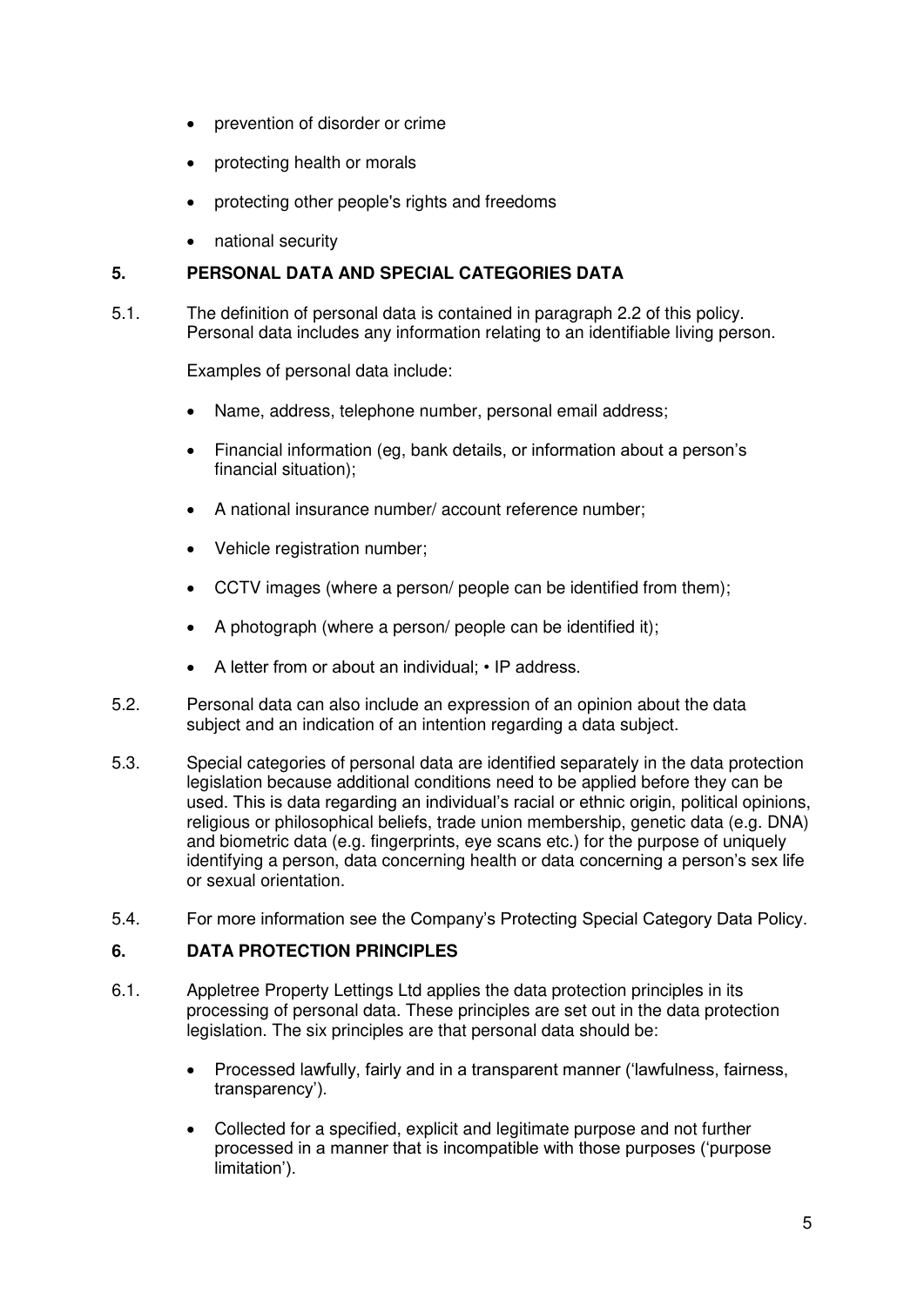- Adequate, relevant and limited to what is necessary in relation to the purposes for which they are processed ('data minimisation').
- Accurate and, where necessary, kept up to date ('accuracy').
- Kept in a form which permits identification of data subjects for no longer than is necessary for the purposes for which the personal data are processed ('storage limitation').
- Processed in an appropriate manner to maintain security and ensure against unauthorised processing or accidental loss/damage.

## **7. LAWFUL BASIS OF PROCESSING PERSONAL DATA**

- 7.1. There are different lawful reasons for processing personal data and special categories of personal data. Appletree Property Lettings Ltd always uses at least one lawful basis for processing personal information and at least one lawful basis for processing special categories of personal data.
- 7.2. The company must always demonstrate it processes information with safeguards in place to protect the fundamental rights and interests of the individual.
- 7.3. The six lawful basis for processing personal data are:
	- 1. An individual has given consent for the processing of his or her personal data, and it is freely given, specific, informed, and there must be an indication signifying agreement;
	- 2. Appletree Property Lettings Ltd has a **contract** with a person and need to process their personal data to comply with its obligations under the contract; or we haven't yet got a contract with the person, but they have asked us to do something as a first step and we need to process their personal data to do what they ask (e.g. perform a financial credit check on an applicant to assess their eligibility for a tenancy);
	- 3. Appletree Property Lettings Ltd is obliged to process personal data to comply with a **legal obligation**;
	- 4. The processing of personal data is necessary to protect an interest essential to the life of the data subject or another person, known as someone's vital interests;
	- 5. The processing of personal data is necessary for the performance of a task carried out in the public interest or in the exercise of official authority vested in the controller; **public task**;
	- 6. The processing of personal data is in the **legitimate interests** of Appletree Property Lettings Ltd, where the company uses personal data in ways that people would reasonably expect and that have a minimal privacy impact.
- 7.4. There are ten lawful basis for the processing of special categories data:
	- 1. An individual has given **explicit consent** to the processing of personal data for one or more specified purposes, except where limited by law;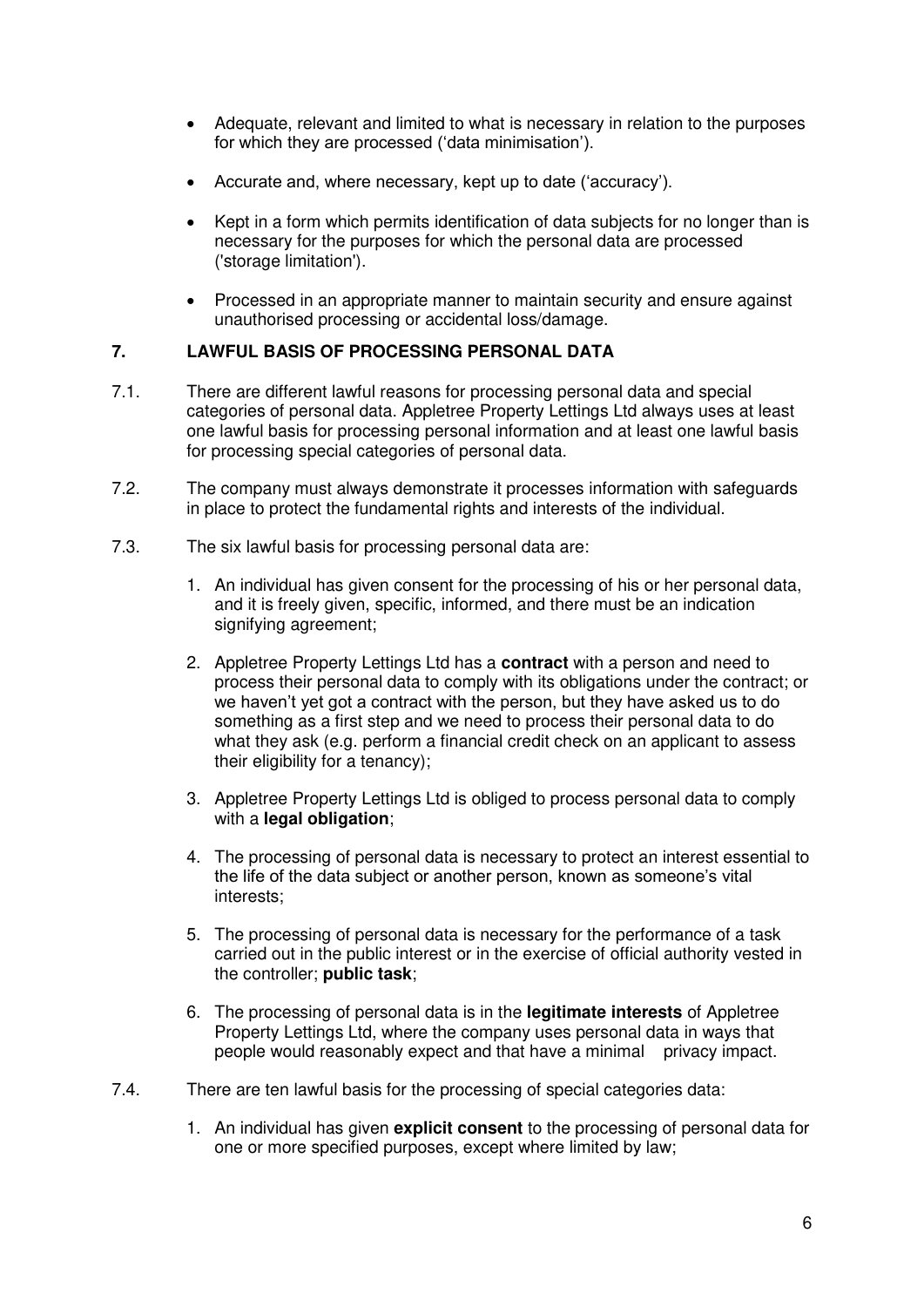- 2. The processing is necessary for the purposes of carrying out the obligations and exercising specific rights of the company or the data subject under **employment, social security and social protection law** or a collective agreement under law;
- 3. The processing of personal data is necessary to protect the **vital interests** of a person where the person is physically or legally incapable of giving consent;
- 4. The processing of personal data is in the legitimate interests of the company, where it uses personal data in ways that people would reasonably expect and that have a minimal privacy impact;
- 5. The processing relates to personal data which are manifestly made public by the data subject;
- 6. The processing is necessary for the establishment, exercise or defence of **legal claims** or whenever courts are acting in their judicial capacity;
- 7. The processing is necessary for reasons of **substantial public interest** under law;
- 8. The processing is necessary for the purposes of **preventive or occupational medicine**, for the assessment of the working capacity of the employee, medical diagnosis, the provision of health or social care or treatment or the management of health or social care systems and services on the basis of law or pursuant to contract with a health professional and subject to the duty of confidentiality;
- 9. The processing is necessary for reasons of **public interest in the area of public health**, such as protecting against serious cross-border threats to health or ensuring high standards of quality and safety of health care and of medicinal products or medical devices, subject to the duty of confidentiality;
- 10. The processing is necessary for archiving purposes in the public interest, scientific or historical research purposes or statistical purposes.

## **8. CONSENT**

- 8.1. Appletree Property Lettings Ltd must ensure that where it relies on consent or explicit consent as the lawful basis for processing, it should do this by offering real choice and control. Consent must be a 'freely given, specific, informed and unambiguous indication of the individual's wishes.
- 8.2. The following is a guide which should be followed when obtaining consent:
	- Any requests for consent should be clear and concise and they should be separate from other terms and conditions.
	- The company must demonstrate consent was given. It should be a clear indication via affirmative action so e.g. pre-ticked boxes not permitted.
	- The company should ensure that consent is specific and 'granular' so that separate consent is obtained for separate things.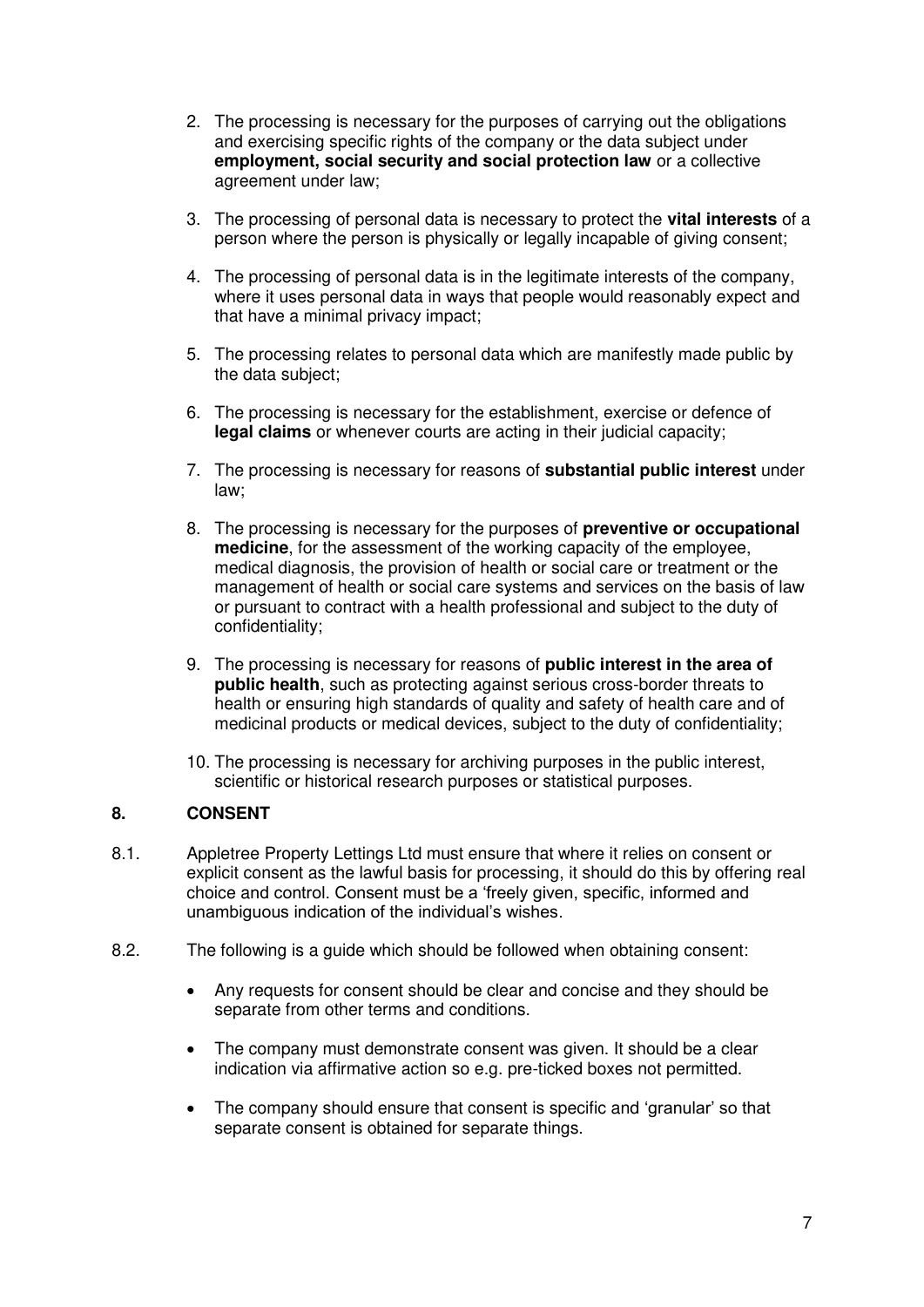- Any third parties (i.e. other groups or organisations) who will rely on the consent should be named.
- Consent can be withdrawn at any time and must be as easy to withdraw as it was to give. Data subjects must be made aware of this right.
- The company will keep evidence of consent (who, when, how, and what the data subject was told). Consent should be kept under review and updated if anything changes.
- Consent may not be valid if there is a substantial power imbalance between parties.
- For explicit consent the company will ensure the individual provides a very clear and specific statement of consent.

## **9. DUTY OF CONFIDENTIALITY**

9.1. Appletree Property Lettings Ltd abides by a common law duty of confidentiality. This means that personal information that has been given by an individual should not be used or disclosed further, except as originally understood by that individual, or with their permission.

## **10. INFORMATION ABOUT CRIMINAL OFFENCES**

- 10.1. Information regarding criminal convictions and offences is not included within the definition of special categories personal data. However, they are subject to similar safeguards.
- 10.2. The processing of information about criminal allegations, convictions or offences by Appletree Property Lettings Ltd will be on the lawful basis of consent.

#### **11. HOW APPLETREE PROPERTY LETTINGS LTD HANDLES PERSONAL DATA – PRIVACY NOTICES**

- 11.1. Appletree Property Lettings Ltd provides privacy notices, which are statements to individuals about the collection and use of their personal data. This is an automatic right and does not need to be requested. This is important for transparency.
- 11.2. Individuals must be provided with a privacy notice which sets out specific information regarding the use of their personal data, either at the point the data is collected or as soon as possible after.
- 11.3. The information includes the purposes for processing their personal data, retention periods for that personal data, and who it will be shared with. Individuals are also informed of their right to contact the DPO and their right to complain to the ICO.
- 11.4. Where the company obtains personal data from other sources, individuals are provided with the privacy information within a reasonable period of obtaining the data and at the very least, within one month.

## **12. INDIVIDUAL RIGHTS**

12.1. Individuals whose data is processed by Appletree Property Lettings Ltd have a number of rights in law. These are as follows: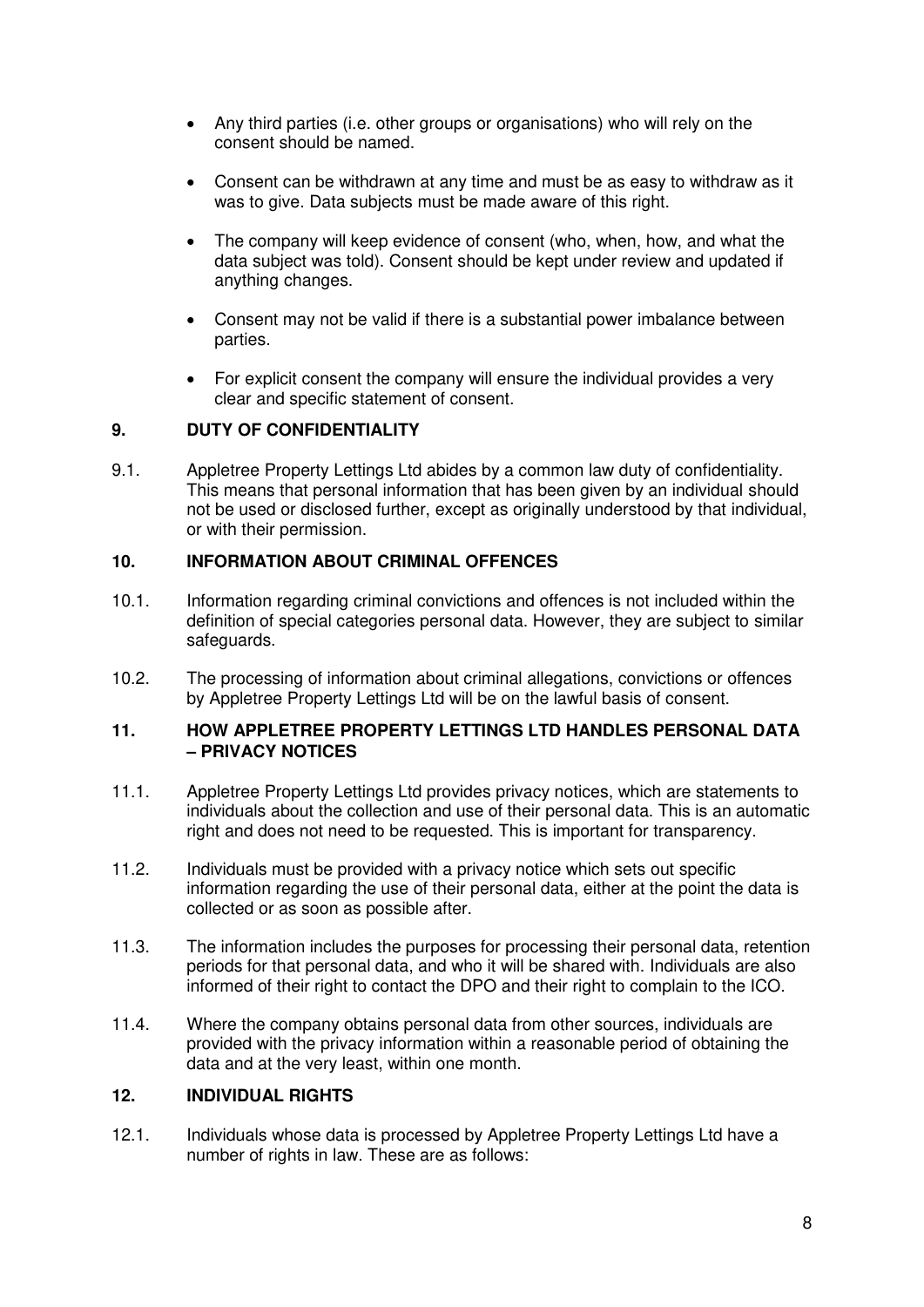- The right to be informed privacy notices.
- The right of access the right to copies of personal data.
- The right to rectification the right to correct errors in personal data.
- The right to erasure  $-$  the 'right to be forgotten'.
- The right to restrict processing the right to have personal data quarantined in an area where we no longer are processing it but it is still accessible.
- The right to data portability the right to copy personal data in a commonly used electronic format or to request that it is provided directly to another organisation.
- The right to object the right to object to certain reasons we are relying on in order to process personal data.
- Rights in relation to automated decision making and profiling.
- 12.2. It is important that the company recognises when an information rights request is made. Requests do not have to state what they are or reference data protection. Requests can be made verbally or in writing.
- 12.3. Requests should ordinarily be dealt with within one month. All requests should be logged with the Data Protection Officer.
- 12.4. Appletree Property Lettings Ltd had prepared an Information Rights Policy which sets out how it will deal with Information Rights Requests.

#### **13. INFORMATION SHARING**

- 13.1. Data Sharing means that data is disclosed from one organisation to a third-party organisation or organisations or that data is shared between two different departments within the same organisation. This can include:
	- A reciprocal exchange of data;
	- One or more organisations providing data to a third party or parties;
	- Several organisations pooling information and making it available to each other;
	- Several organisations pooling information and making it available to a third party or parties;
	- Exceptional one-off disclosures of data in an unexpected or emergency situation.
- 13.2. These situations generally fall into one of two categories;
	- 1) systematic data sharing, or
	- 2) one-off situations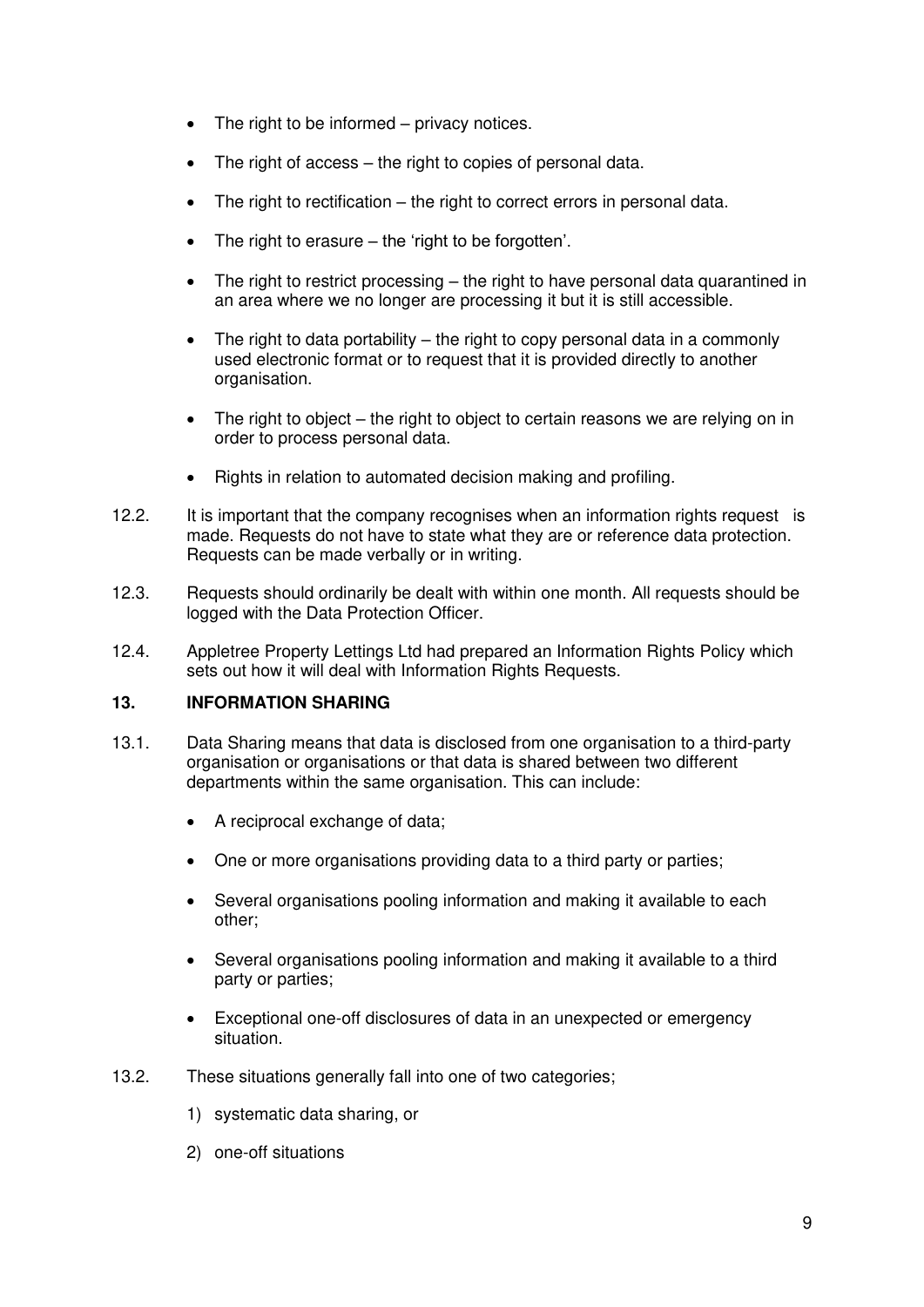- 13.3. If the company is required to share data, consideration will be made as to if it has the legal power or ability to do so. This is likely to depend on the nature of the information, the identity of the parties involved in the sharing and the legislation.
- 13.4. In the event of a data sharing situation, Appletree Property Lettings Ltd will obtain a signed Information Sharing Agreement at the point at which data is shared. The agreement will set out what data is being shared, how it is transferred and the retention period (see appendix A attached to this policy for the Information Sharing Agreement template).

## **14. TRANSFERS TO OTHER COUNTRIES**

14.1. Appletree Property Lettings Ltd data processing occurs in the UK. This means that there are common standards for the processing of personal data. However, if there is a need for personal data to be transferred to third countries, the company will assure itself that there is a level of adequacy in the data protection arrangements of that country.

#### **15. PRIVACY BY DESIGN**

15.1. Appletree Property Lettings Ltd is committed to a privacy by design or privacy by default approach to building new systems and updating procedures for processing personal data. The company uses the best human processes it can in order to limit the risks to privacy.

## **16. DATA PROTECTION IMPACT ASSESSMENTS**

- 16.1. Appletree Property Lettings Ltd will conduct a Data Protection Impact Assessment ('DPIA') for the introduction of new technologies, new projects or changes to the processing of personal data.
- 16.2. Each DPIA will:
	- describe the nature, scope, context and purposes of the processing;
	- assess necessity, proportionality and compliance measures;
	- identify and assess risks to individuals;
	- identify any additional measures to mitigate those risks.
- 16.3. The assessment identifies the risk to privacy from a customer's perspective and what steps can be taken to reduce this, wherever possible, whilst providing a service to the customer.
- 16.4. The companies DPIAs are living documents and will be revised and updated whenever necessary.

## **17. CONTRACTORS**

17.1. In accordance with the data protection legislation all data processors used by Appletree Property Lettings Ltd will be subject to a written contract. Where the company has a contractual relationship with another organisation or individual, we will ensure we are clear about the contractor's role, responsibilities and accountability in relation to personal information.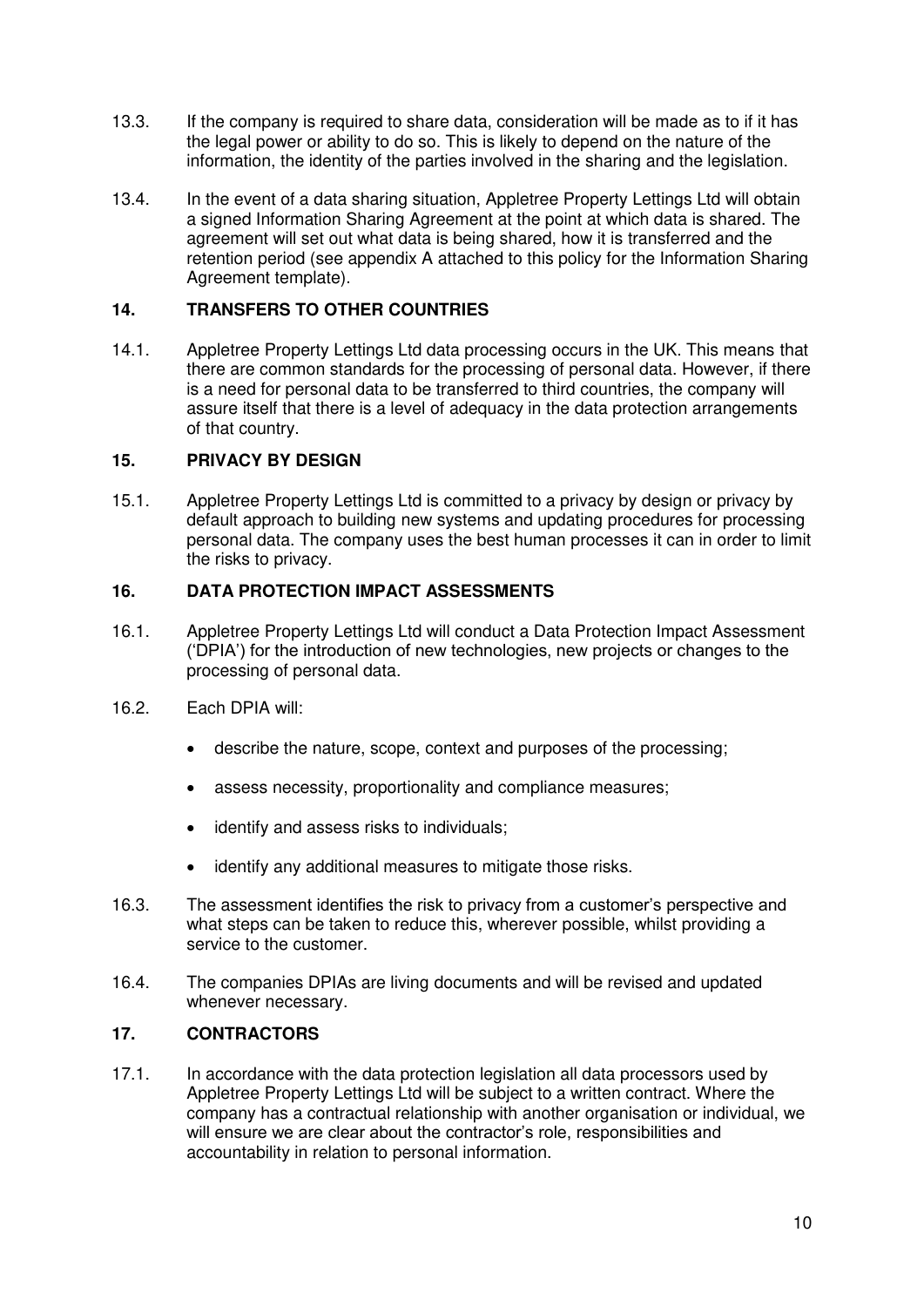- 17.2. Contracts must set out the subject matter and duration of the processing, the nature and purpose of the processing, the type of personal data and categories of data subject, and the obligations and rights of the company.
- 17.3. Contracts will also include as a minimum the following terms, requiring the processor to:
	- only act on the written instructions of Appletree Property Lettings Ltd;
	- ensure that people processing the data are subject to a duty of confidence;
	- take appropriate measures to ensure the security of processing;
	- assist the company in providing subject access and allowing data subjects to exercise their rights under the GDPR;
	- assist the company in meeting its data protection obligations in relation to the security of processing, the notification of personal data breaches and data protection impact assessments;
	- delete or return all personal data to the controller as requested at the end of the contract; and
	- submit to audits and inspections and provide the company with whatever information it needs to ensure compliance with the data protection legislation.

### **18. RETENTION AND DESTRUCTION**

- 18.1. Appletree Property Lettings Ltd will retain and destruct records as per the following:
	- If an applicant is not successful in applying for a tenancy, their data will be destroyed after 6 months (allowing a grace period in case of an appeal or complaint).
	- If an applicant is successful in applying for a tenancy, data will be retained throughout the tenancy period and destroyed 12 months after the tenancy ends.
- 18.2. Each tenant record will have an Information Asset Register which contains the following information:
	- Description of the Information Asset or Data Type;
	- Data Format;
	- Data Location;
	- Where the data originated;
	- Whether the information contains personal data and a description of the data;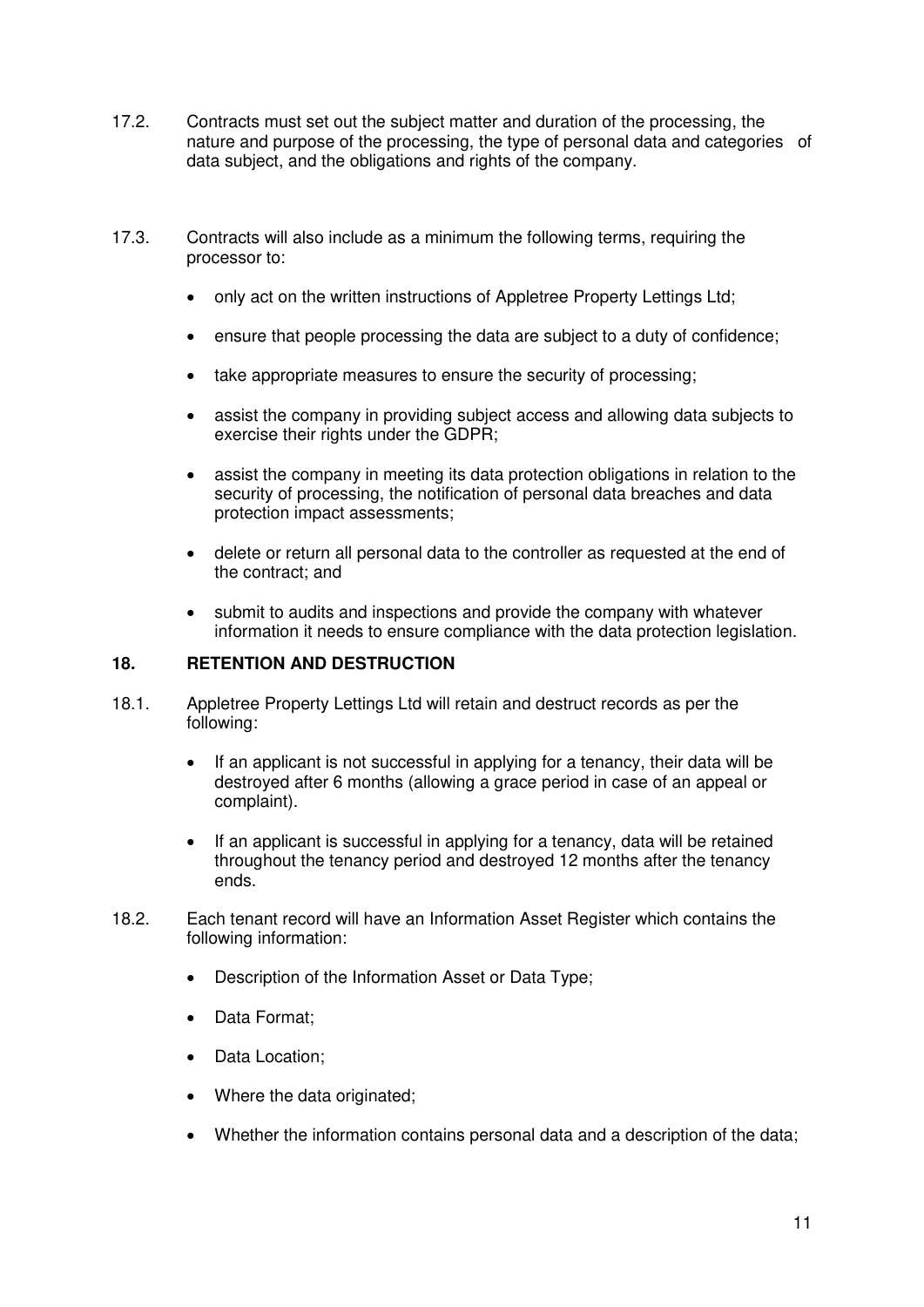- Whether the information contains special categories data and a description of the data;
- Whether the information relates to a person under the age of 16 years;
- Whether the information is shared with another party;
- Retention period for the data:
- Records and personal data should only be destroyed in accordance with this policy and the Information Asset Registers.
- 18.3. Records and personal data scheduled for disposal should be destroyed in a timely manner.
- 18.4. Disposal should be undertaken in a secure manner which is applicable to the nature of the record in all formats ensuring that all electronic backups of destroyed records are also destroyed.
- 18.5. Confidential paper waste should be disposed of in the designated boxes.
- 18.6. Destruction of IT hardware assets and data must be performed in line with the current recommended industry security standards.
- 18.7. If additional disposal methods are required, advice should be sought from the DPO.
- 18.8. Where requests for information are made to the company in accordance with the Freedom of Information Act 2000, the Environmental Information Regulations 2004 or the data protection legislation any planned destruction of relevant records must be delayed until the request is finalised and a period of 6 months has elapsed. Advice should be sought from the DPO.
- 18.9. Where litigation is contemplated or ongoing any planned destruction of relevant records may be delayed until the litigation (including any appeal) is concluded.

#### **19. INFORMATION SECURITY**

- 19.1. Appletree Property Lettings Limited use a password protected laptop. The laptop is installed with Microsoft Office 365 cloud-based software and data storage. The servers for Microsoft Office 365 in the UK are all based within the country.
- 19.2. Any paper records containing data are kept in a locked cabinet, in a secure office environment.

#### **20. BREACHES**

- 20.1. A personal data breach means a breach of security leading to the accidental or unlawful destruction, loss, alteration, unauthorised disclosure of, or access to, personal data. This includes breaches that are the result of both accidental and deliberate causes.
- 20.2. Appletree Property Lettings Ltd tries hard to prevent information breaches, but when these occur, it will be dealt with appropriately. Breaches will be dealt with on a case by case basis by undertaking an assessment of the risks and impact and using the assessment to decide the appropriate course of action.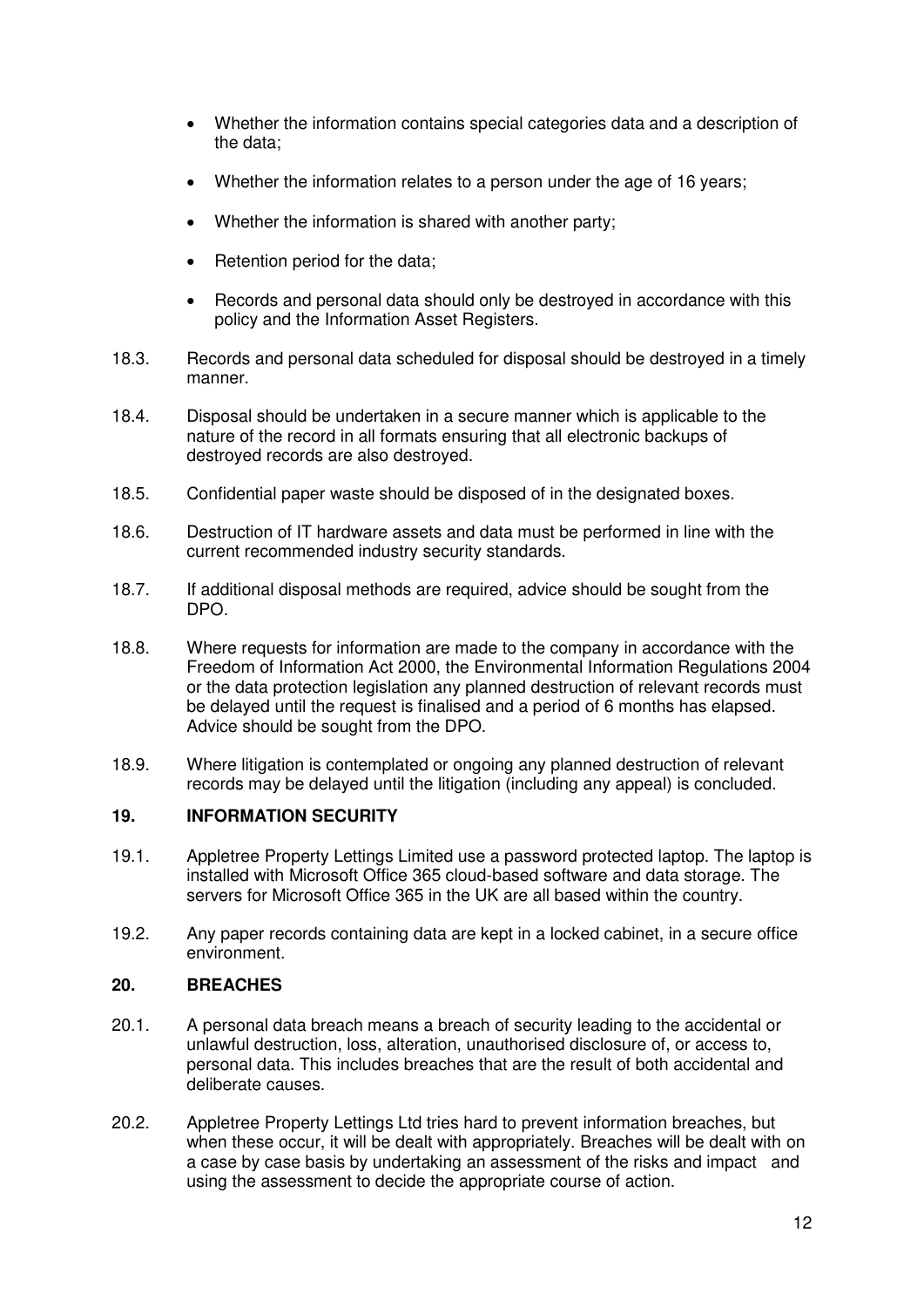- 20.3. Breaches are reported to the DPO or a member of New Forest District Council's Legal Services in their absence.
- 20.4. If a breach results in a risk to the rights and freedoms of an individual, it will be reported to the ICO within 72 hours.
- 20.5. If a breach is likely to result in a high risk to the rights and freedoms of an individual, the company must inform those concerned directly and without undue delay.
- 20.6. The company will maintain a central log of data security breaches, identifying how the breach occurred, any action taken, and any learning identified as a result of the breach.
- 20.7. Where it is not considered that the threshold to report a breach to the ICO has been met, an internal report will be prepared and reported to the board of directors on a case by case basis.

#### **21. TRAINING**

21.1. Appletree Property Lettings is committed to ensure that any persons working on the property management function is trained on their responsibilities for data protection. The DPO is available to support and arrange training needs.

## **22. FOR FURTHER INFORMATION**

Regulation (EU) 2016/679 (General Data Protection Regulation)

Data Protection Act 2018

Directive (EU) 2016/680 Law Enforcement Directive

Information Commissioner's Office: [www.ico.org.uk](http://www.ico.org.uk/)

[Forest Net: Data Protection Guidance Page](http://forestnet/dataprotection) 

#### **23. REVIEW OF POLICY**

- 23.1. This policy will be reviewed annually.
- 23.2. Changes to the supporting policies, relevant legislation or guidance may require further reviews within this period.

| Board approved | 11 November 2019 |
|----------------|------------------|
| Updated        |                  |
|                |                  |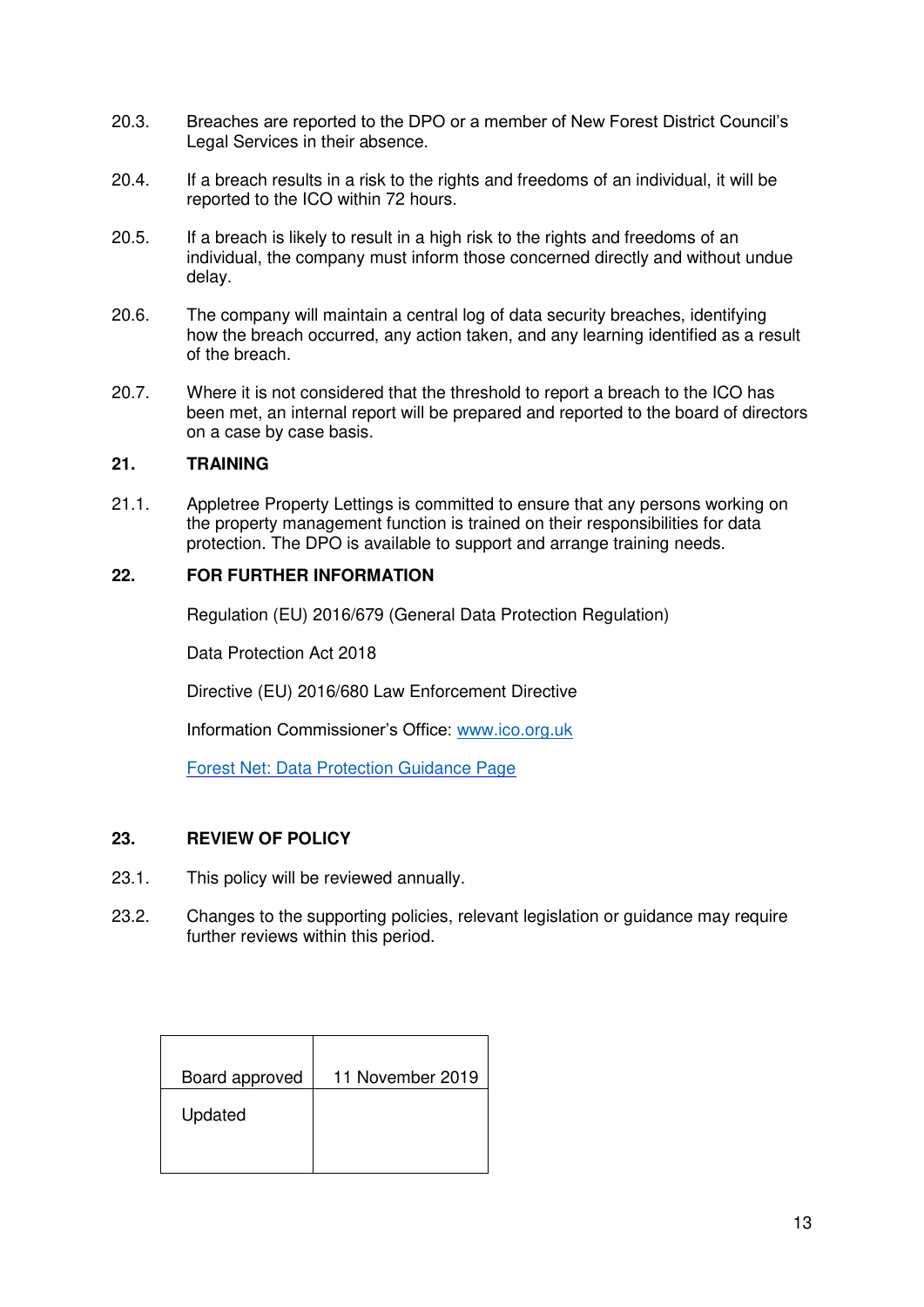APPENDIX A



**Notes** 

**Please complete yellow highlighted areas with details as appropriate Draft template to be used where personal data/ sensitive personal data is to be shared between two data controllers.** 

**If you have any queries when completing this document, please contact the Data Protection Officer.** 

# **Data Sharing Agreement between (insert name) and Appletree Property Lettings Ltd**

**Title of agreement**